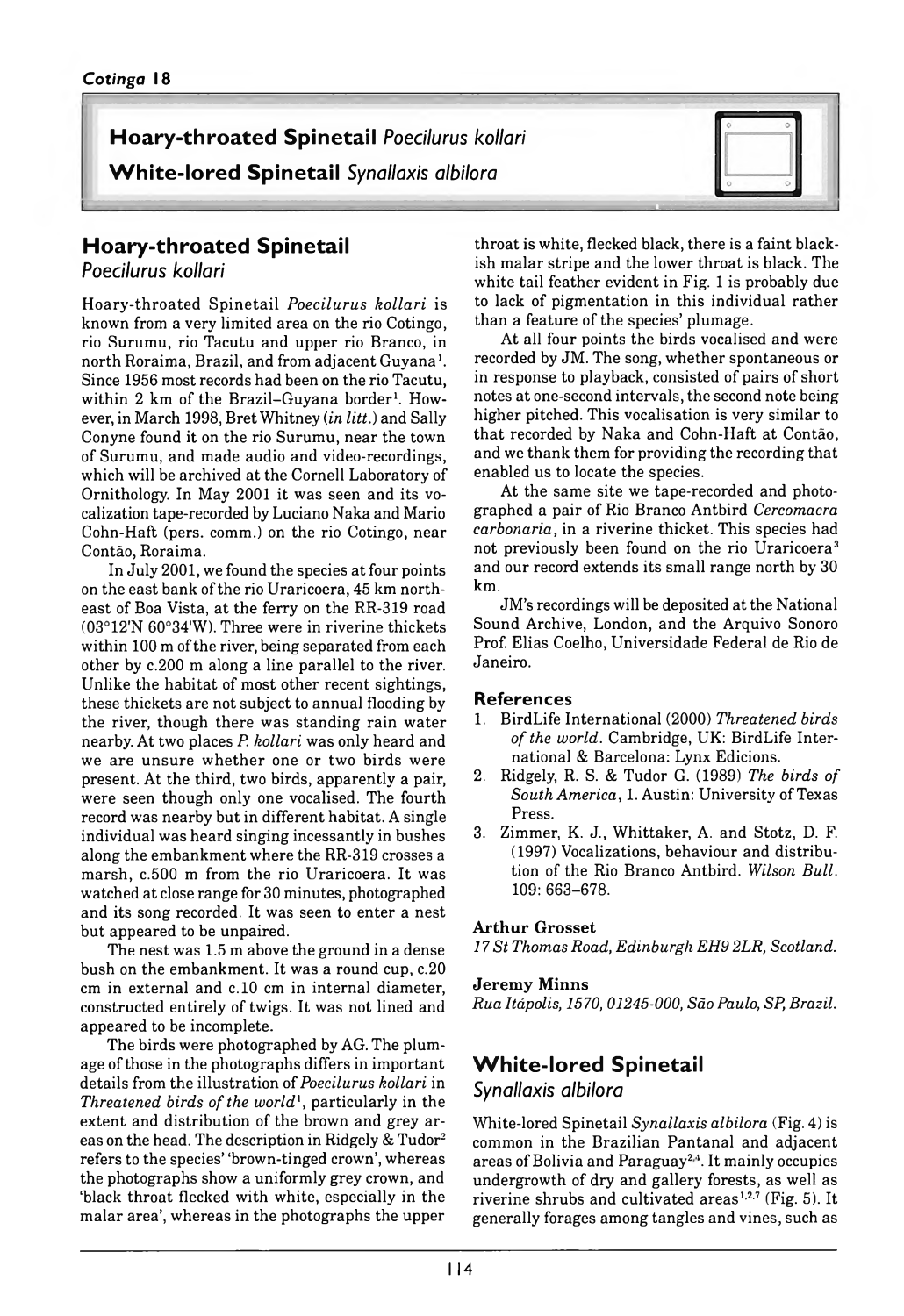*Croton* sp., *Solanum* sp., *Palicourea* sp., and *Cissus spinosa*, usually in the lower 2 m of vegetation, and rarely venturing above 3 m. White-lored Spinetail takes small arthropods<sup>3</sup>. The one depicted here was photographed in riparian shrubbery close to the rio Pixaim, Mato Grosso, Brazil. Its vocalisation is one



Habitat of White-lored Spinetail *Synallaxis albilora* (Marcelo Ferreira de Vasconcelos)



Habitat of Araguaia Spinetail *Synallaxis albilora simoni* (Guy M. Kirwan)

of the most frequently heard in the Pantanal, a *keeeu, kit-kweeit* song2,8. Its nest is large and constructed of sticks; the eggs are greenish white $<sup>1</sup>$ .</sup>

The species was considered conspecific with Plain-crowned Spinetail *Synallaxis gujanensis*2; their ranges do not overlap<sup>2,4</sup>. White-lored Spinetail differs in its whiter lores, browner back and more ochraceous underparts<sup>2,4</sup>. Silva<sup>5,6</sup> suggested that the form *S. a. simoni* (Fig.6) should be also treated as a species; it is endemic to the Araguaia Valley and is separated from the nominate, in the rio Paraguay drainage, by the Guimarães Plateau<sup>6</sup>.

Though the species has a restricted range, it is not considered threatened and is very numerous in the Pantanal. It is easy to find in suitable habitats along the entire Transpantaneira road in Mato Grosso, where it frequently occurs with Mato Grosso Antbird *Cercomacra melanaria,* which shares the same restricted range.

### **References**

- 1. Dubs, B. ( 1992) *Birds of southwestern Brazil.* Kusnacht: Betrona-Verlag.
- 2. Ridgely, R. S. & Tudor, G. ( 1994) *The birds of South America,* 2. Austin: University of Texas Press.
- 3. Schubart, O., Aguirre, Á. C. & Sick, H. ( 1965) Contribuição para o conhecimento da alimentação das aves brasileiras. *Arq. Zool. São Paulo* 12: 95–249.
- 4. Sick, H. ( 1997) *Ornitologia brasileira.* Rio de Janeiro: Ed. Nova Fronteira.
- 5. Silva, J. M. C. (1992) Phylogeny of the *Cercomacra nigricans* species group (Aves: Thamnophilidae) and the biogeographical importance of Pliocene–Pleistocene tectonic movements. *Goeldiana Zool.* 18: 1–8.
- 6. Silva, J. M. C. ( 1995) Birds of the Cerrado region, South America. *Steenstrupia* 21: 69–92.
- 7. Tubelis, D. P. & Tomás, W. M. (1999) Distribution of birds in a naturally patchy forest environment in the Pantanal wetland, Brazil. *Ararajuba* 7: 81–89.
- 8. Vielliard, J.( 1999) *Aves do Pantanal.* São Paulo: Amazilia Ecoturismo.

#### **Marcelo Ferreira de Vasconcelos**

*Pós-Graduação em Ecologia, Conservação e Manejo de Vida Silvestre, ICB, Universidade Federal de Minas Gerais, Av. Antônio Carlos 6627, C.P. 486, 30161-970, Belo Horizonte, MG, Brazil. Current address: Rua Paraíba 740, apto. 501, 30130-140, Belo Horizonte, MG, Brazil. E-mail: [bacurau@mono.icb.ufmg.br](mailto:bacurau@mono.icb.ufmg.br).*

#### **Douglas Brian Trent**

*Focus Tours Inc., 103 Moya Road, Santa Fe, NM 87505, USA. E-mail: [FocusTours@aol.com.](mailto:FocusTours@aol.com)*